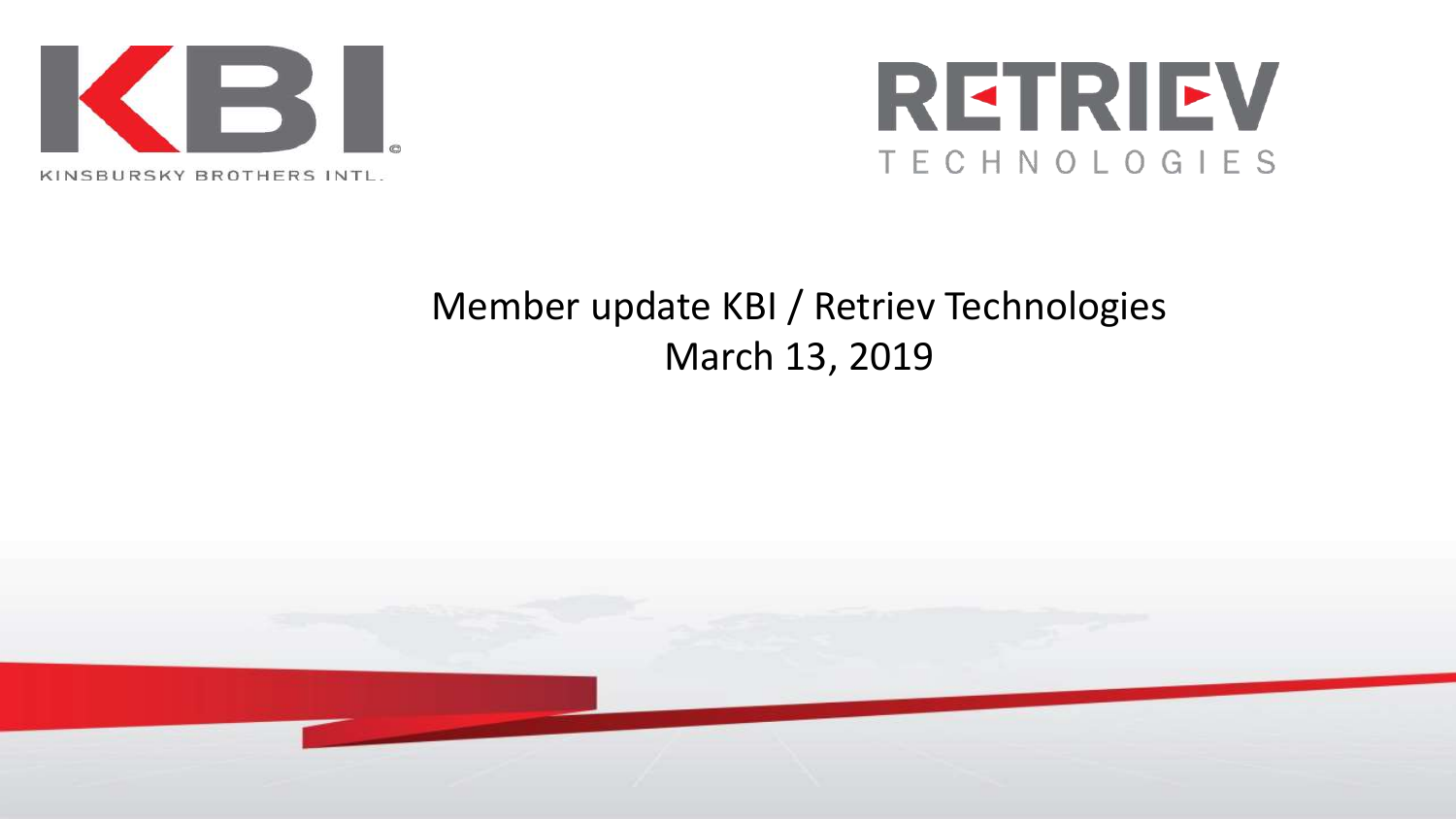

 $\Box$ 

KINSBURSKY BROTHERS INTL.

# REIRIEV TECHNOLOGIES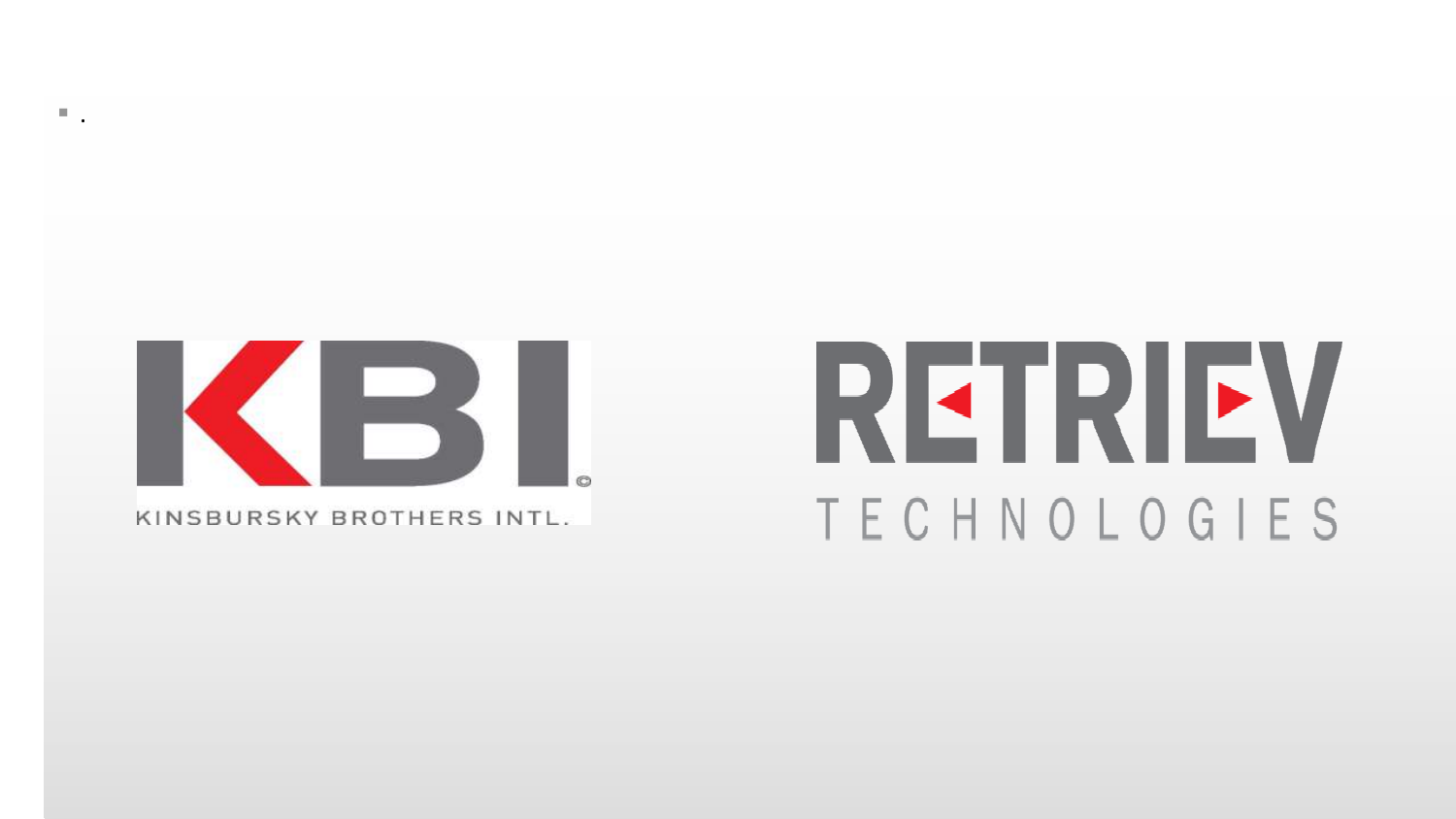



#### • Locations

Anaheim, California – TSDF, Part B Permit Cal EPA

Brea, California – xEV Strategies, supports HEV/EV battery customers.

Lancaster, Ohio – TSDF, Part B Permit Ohio EPA (Retriev Technologies)

Trail, British Columbia, Canada – TSDF Equivalent, Permitted by Ministry of Environment Canada. (Retriev Technologies)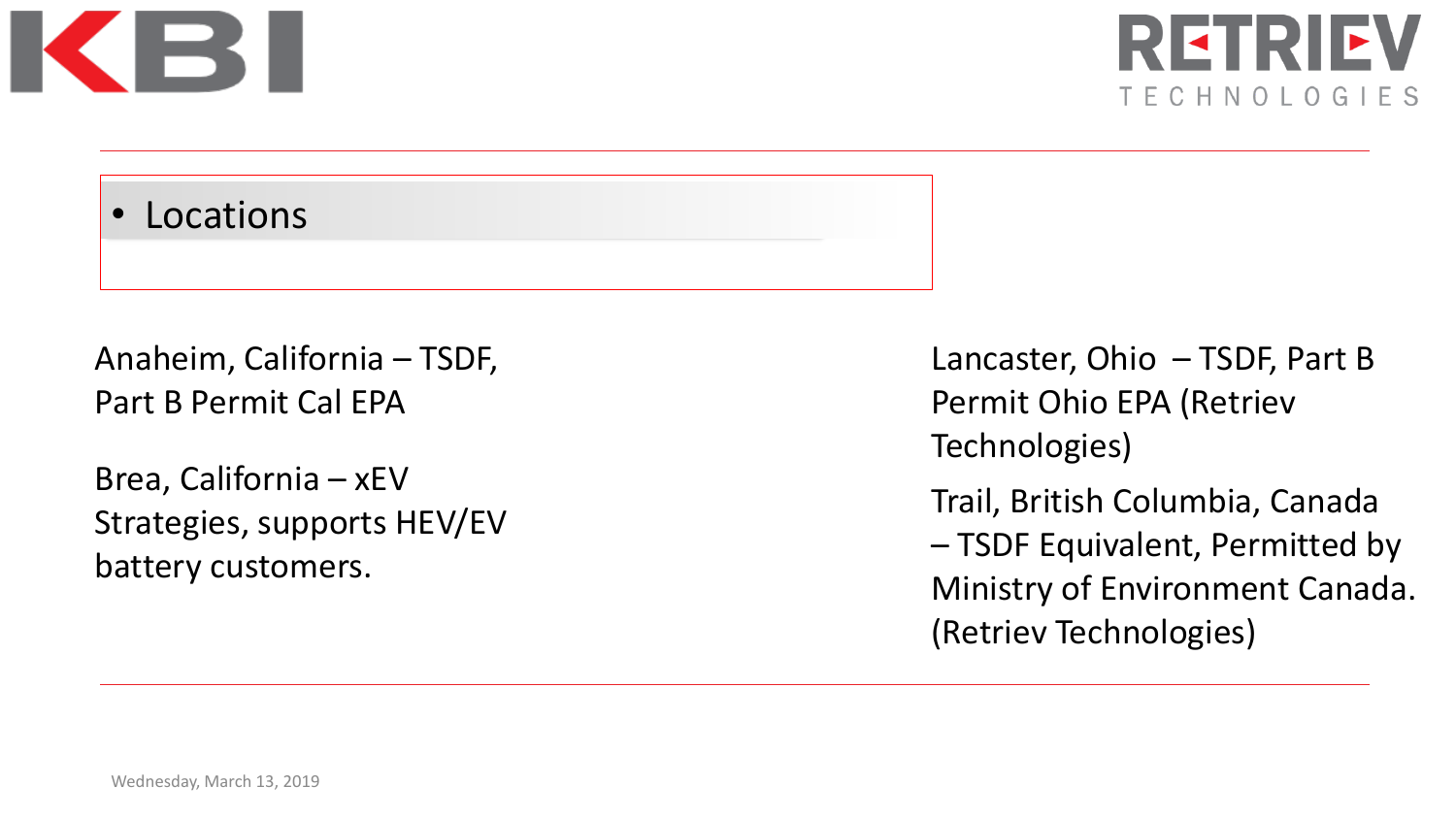# KBI

• Facility Upgrades – Anaheim, California



- $\Box$  4M dollar process improvement in Anaheim
- □ 16,000 Sq.ft. production enclosure.
- $\Box$  50, 000 cf/m FEF (fugitive emissions filter)
- $\Box$  Minimum of 200cfm negative pressure process control in area.
- $\Box$  Point source controls for all aspects of the lead battery recycling process.
- $\Box$  KBIs ambient air samplings shows magnitude below any current regulatory limit and approximately a tenth of any future proposed limitations for lead emissions.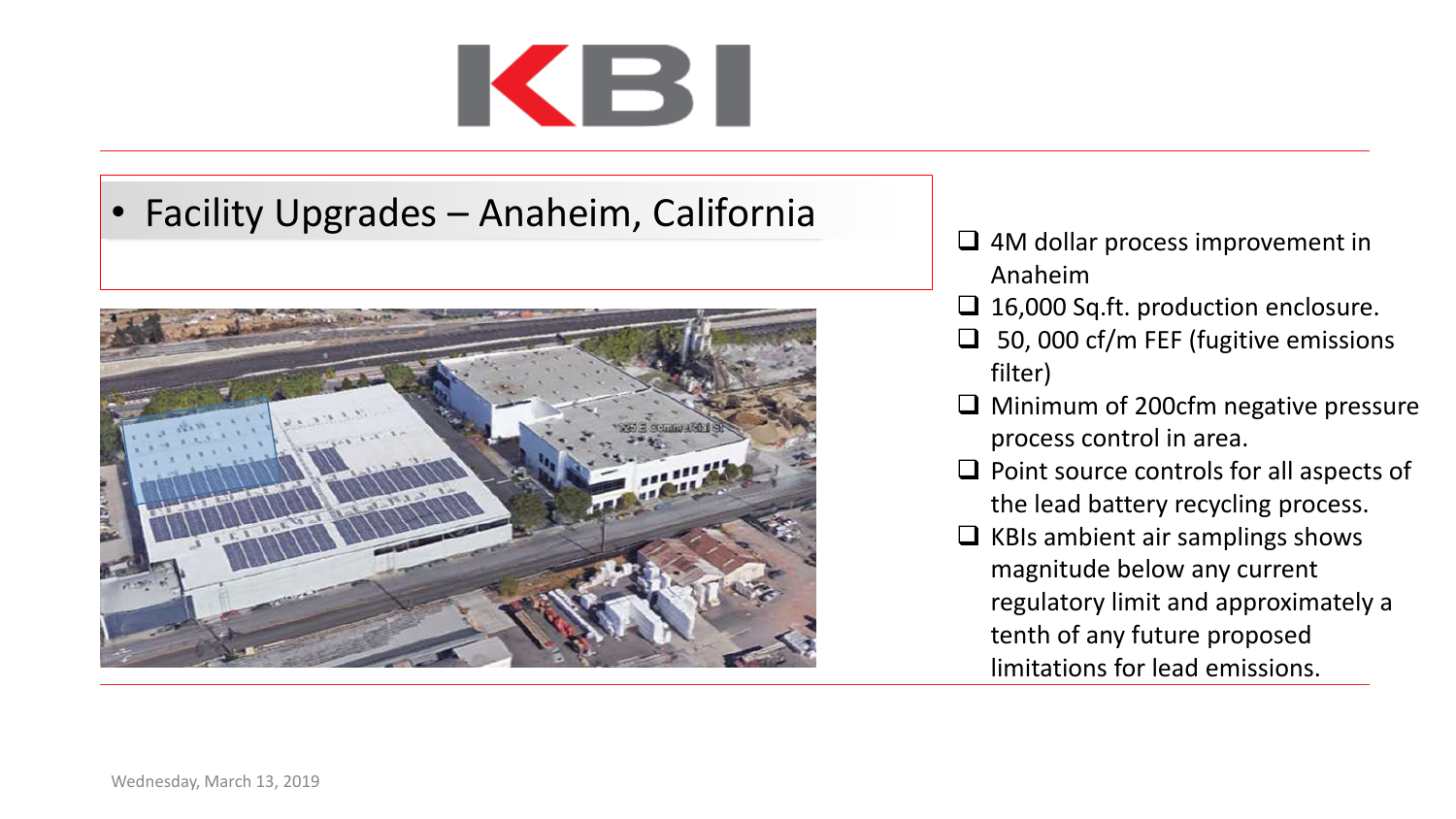

- $\Box$  Lithium Ion battery recycling is happening in North America.
- $\Box$ RTI recycled their first lithium ion battery in 1996. Since 2000, RTI has processed and recycling over 13 million pounds of lithium ion batteries.
- $\Box$  Trail, B.C. and Lancaster Ohio.
- $\Box$  Current R &D project nearing completion results due within the next 30 days.
- $\Box$  Addition to the backend of the recycling process.
	- $\Box$  Better separation of contained materials.
	- $\Box$  Increase value to customers.
	- $\Box$  Reintroducing materials back to supply chain.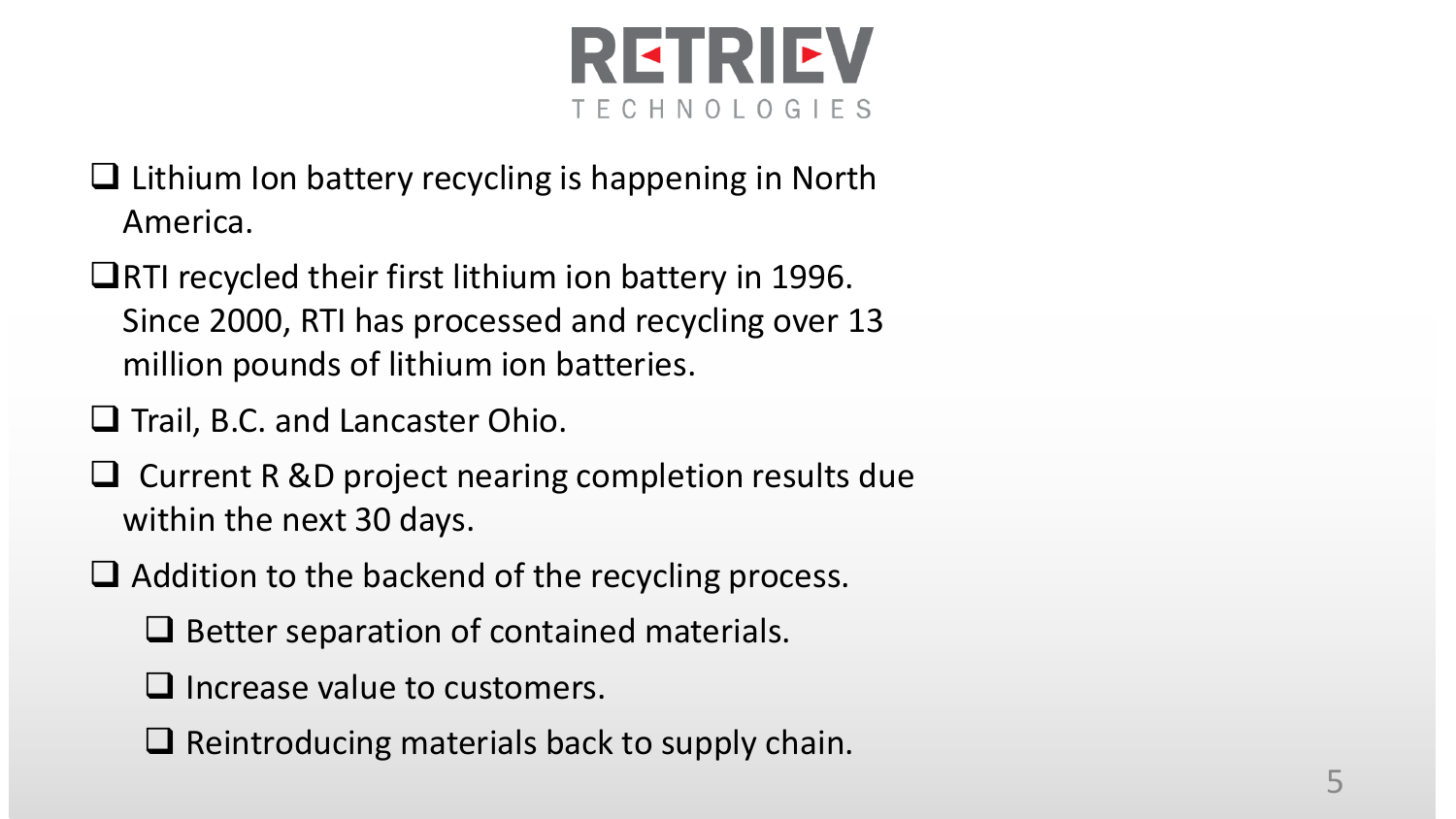



### Looking to the Future

□ Enhancing current processes in North America.

- $\Box$  Higher value yield.
- $\Box$  Availability of materials.
- $\Box$  Adopting closed loop models for Li Ion batteries in North America.
- **Extending batteries useful life through 2<sup>nd</sup> use.** 
	- $\Box$  Brea, California facility xEV Strategies facility for  $2^{nd}$  use exploration.
	- $\Box$  Focus will be on energy storage systems.
	- $\Box$  Assess for some automotive applications.